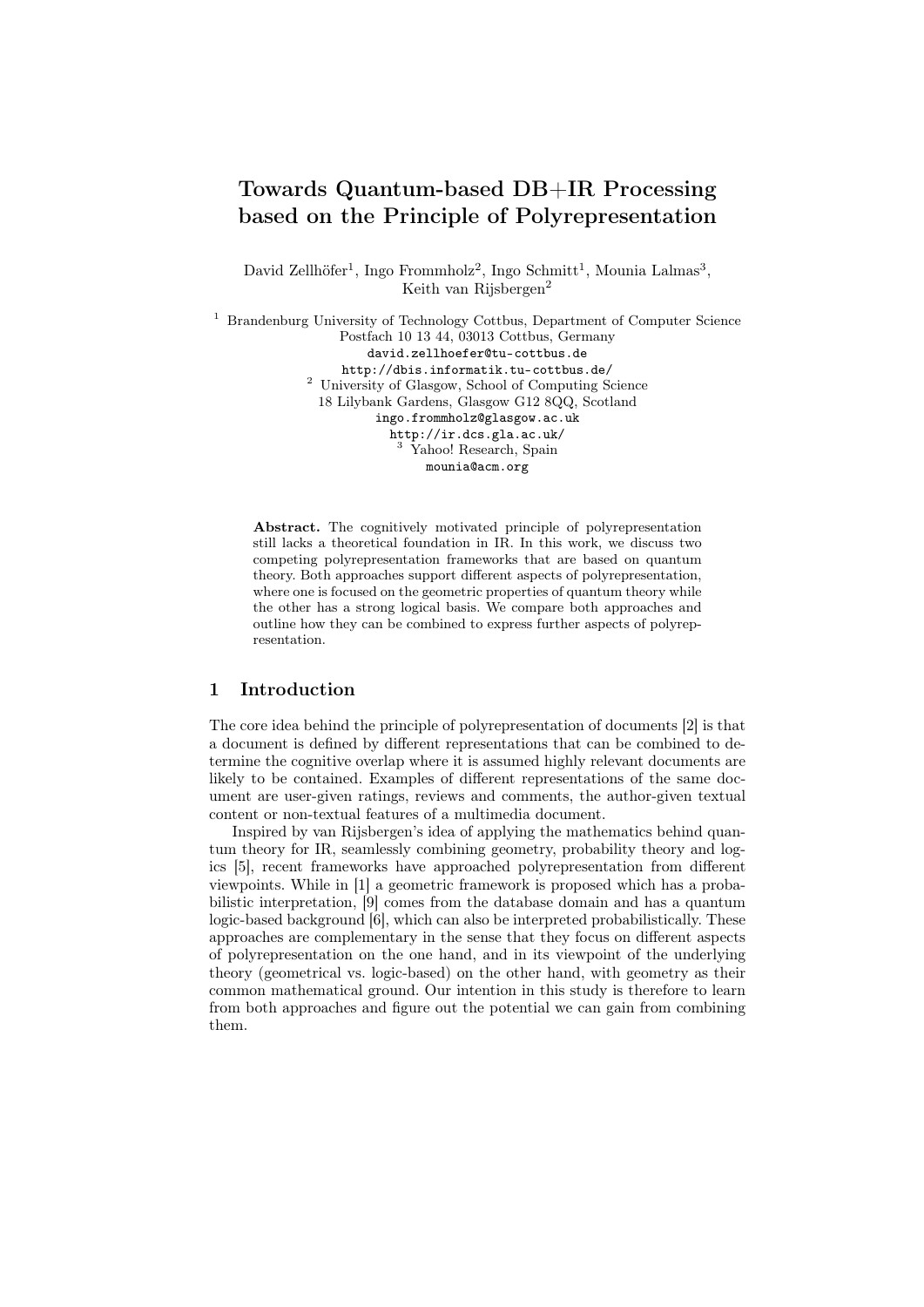2 Zellhöfer, Frommholz, Schmitt, Lalmas, van Rijsbergen

## 2 Quantum-based Frameworks for Polyrepresentation

Van Rijsbergen argues in his seminal work [5] in support of a quantum mechanic logic-based interpretation of IR. He outlines how probability theory, logic, and geometry relate in the context of quantum theory. In the following subsections, we will discuss two approaches which are based on these findings. Both approaches reflect different aspects of the principle of polyrepresentation.

#### 2.1 The IQIR Framework

The motivation behind the IQIR framework (Interactive Quantum-based IR) is to provide means for (interactive) information retrieval on the ground of quantum mechanics [1]. The framework is based on the assumption that there is an information need (IN) space, which is a real-valued Hilbert space. The user's IN is represented by a set of unit state vectors, reflecting the uncertainty the system has about the user's IN. The event that a document is relevant is modelled as a subspace. The probability of relevance is now determined by the squared length of the projections of the vectors onto the document subspace. To support polyrepresentation, a separate Hilbert space for each document representation is created. To determine the cognitive overlap, the single representation spaces and their state vectors are combined using the tensor product, which establishes a polyrepresentation space. Geometric means are provided to weight single representations according to their importance to the user and to control the cognitive overlap. Within the polyrepresentation space, a non-separable (or entangled) state expresses dependencies between document representations from the user's point of view. Another inherent feature of the framework is that the vectors representing the user's IN can dynamically be transformed to reflect several forms of user interaction and information need drifts. This is motivated by the fact that information needs are indeed dynamic by nature [2].

### 2.2 CQQL

In contrast to the aforementioned approach, the commuting quantum query language (CQQL) [6] models the IN as a subspace of a hypothetical real-valued Hilbert space on which documents, represented as vectors, will be projected in order to determine their probability of relevance. Again, polyrepresentation and the creation of the cognitive overlap is supported by combining the isolated Hilbert spaces, each describing the attributes of a single document representation, by means of the tensor product. Because of CQQL's background in DB theory, it differentiates between attribute values that will be modelled by orthogonal state vectors mirroring Boolean values and probability values that rely on non-orthogonal vectors. Although quantum logic itself does not form a Boolean algebra (because the law of distributivity is violated), the commuting projector describing the IN subspace is consistent with these rules. To guarantee this – generally speaking – CQQL restricts the query to not use more than one probability condition on one attribute, e.g, *title*  $\approx$  "*polyrepresentation*"  $\vee$  *title*  $\approx$ "*quantum logic*". If this restriction is accepted, an IN can be modelled using the full structural power of a Boolean algebra, i.e, conjunctions, disjunctions, and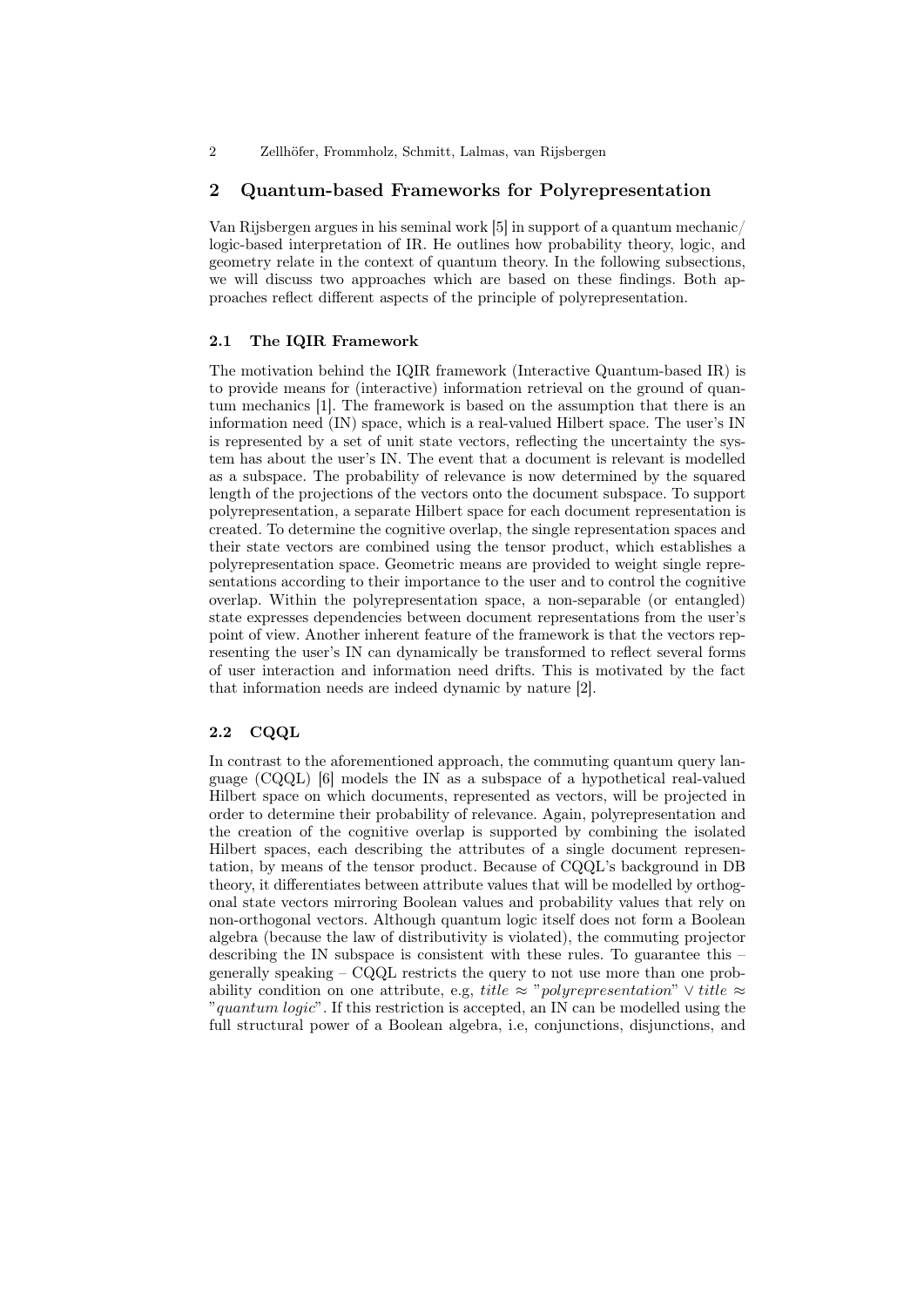negations. Note that this does not mean the re-introduction of the shortcomings of Boolean retrieval models such as unordered result sets or the absence of term weighting. Instead, CQQL fully supports weighted logical connectors in order to adjust a query according to the user's needs [8], i.e, to construct the cognitive overlap. Given a structured query that models the cognitive overlap expressing the user's IN, the relevance of all documents can be assessed.

# 3 Probabilities, Geometry and Logics for Polyrepresentation – Opportunities and Challenges

Because of their conceptual similarities, it is tempting to combine both approaches into one quantum-based DB and IR query model that supports the principle of polyrepresentation. Regarding a polyrepresentative query model, IQIR lacks the opportunity to express highly structured queries. Such queries relying on Boolean connectors are shown to support the polyrepresentation principle best [3]. CQQL offers means to incorporate such queries into the query model. An interesting result from the utilisation of quantum theory for IR in IQIR is the potential to introduce concepts like non-separable (entangled) states reflecting inter-relationships between parts of a query, the representation of the system's uncertainty about the user's IN and the possibility to reflect user interaction by means of quantum measurement. The first idea is not supported in CQQL so far. CQQL addresses the latter by a machine-based learning relevance feedback approach in order to adjust the present condition weights that eventually determine the cognitive overlap [7, 8].

Both approaches have in common that they rely on weights to steer the influence of different representations onto the cognitive overlap. IQIR offers socalled "don't care" aspects whereas CQQL equips all logical connectors with weights in order to personalise a query. Hence, both methods use – in a way – pseudo features to express different grades of importance for terms or parts of a query. A combination of both approaches would give us the possibility to create a framework that is able to reflect the system's uncertainty about the user's IN, react on IN drifts and represent interrelations between document representations, in combination with powerful querying mechanisms provided by a query language that supports concepts from databases and IR. This way, complex and possibly interactive retrieval strategies, as structured queries to given knowledge base of polyrepresented documents combining factual and content-oriented aspects, are supported.

One of the biggest open challenges to achieve this goal is the dual way documents and information needs are represented in both frameworks. In IQIR, the unit vectors represent the user's IN and subspaces represent documents, whereas in CQQL, these vectors describe one representation of a document and the user state (the query) is reflected by a projector/subspace. In CQQL, the document is considered the dynamic part that is measured against the projector, which resembles the viewpoint taken in [4]. Although somewhat dual, there is no standard way to translate one view into the other. A solution may be to regard the set of unit vectors in IQIR as an average or a probability distribution of projectors in CQQL. This may impose some restrictions on how we can model these